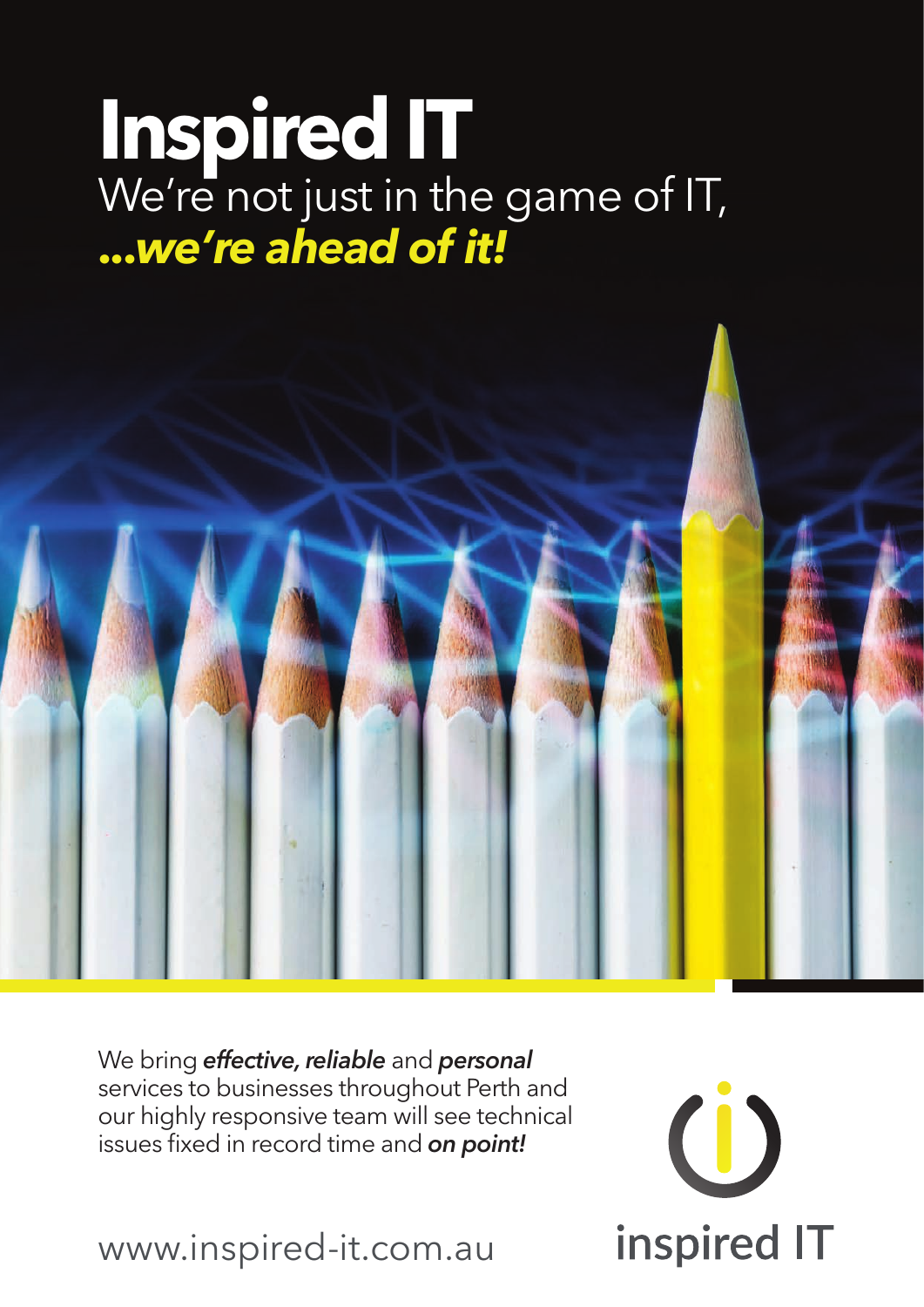### Silver **Microsoft Partner**

## **Office 365**

Office 365 has the ability to revolutionise the way you do business, even if you employ a very small number of staff. It allows you to work from anywhere, simplifies the licensing process and provides access to update office software at a predictable monthly cost.

#### *Mobility*

One of the many benefits of Office 365 is it allows staff to be as mobile as required or desired. Thanks to SharePoint and OneDrive , employees can store all files and documents in the cloud, allowing instant access to vital information anywhere at any time. The cloud also provides secure backup so no fire, theft or loss can result in the permanent disappearance of your files. OneDrive Files On-Demand helps you access all your files in OneDrive without having to download all of them and use storage space on your device.

#### *Professionalism*

Office 365 helps enhance the professionalism of a business. You are continually connected to the same Hosted Emails Server which means all staffs' inboxes remain synchronised. Using Microsoft Exchange and Microsoft Outlook enhances efficiency and allows the sorting, prioritising, delegating and managing of emails. This translates as greater organisation and collaboration between employees as everyone is on the same page at all times.

The collaboration extends to all your clients and suppliers, as through Office 365 you can provide access to the most recent and relevant documents you select, in addition to live access from others elsewhere in the State, country or overseas.

#### *Affordable*

Office 365 is a highly affordable suite for your business with a host of different subscriptions.



## **IT Support**

**There is nothing worse than experiencing a critical IT problem when you are rushing to meet a client deadline or get a major order ready for delivery. These days most companies are so technology dependent they fail to operate efficiently if computers crash or worse still, work grinds to a halt, which is why we have the know-how and expertise to find a fast and effective solution.** 

Remote IT provides an efficient and affordable solution for solving the majority of IT issues. We can access your desktop remotely which allows us to identify the problem, fix it and allow your staff to get back to work with minimum disruption.

Inspired IT is proud of its ability to provide support to its customers and we have many repeat clients, a significant proportion of whom choose to upgrade to our Managed IT Services so their companies can relax in the knowledge technological issues will no longer disrupt their work flow. Clients with our Managed IT Services receive first priority.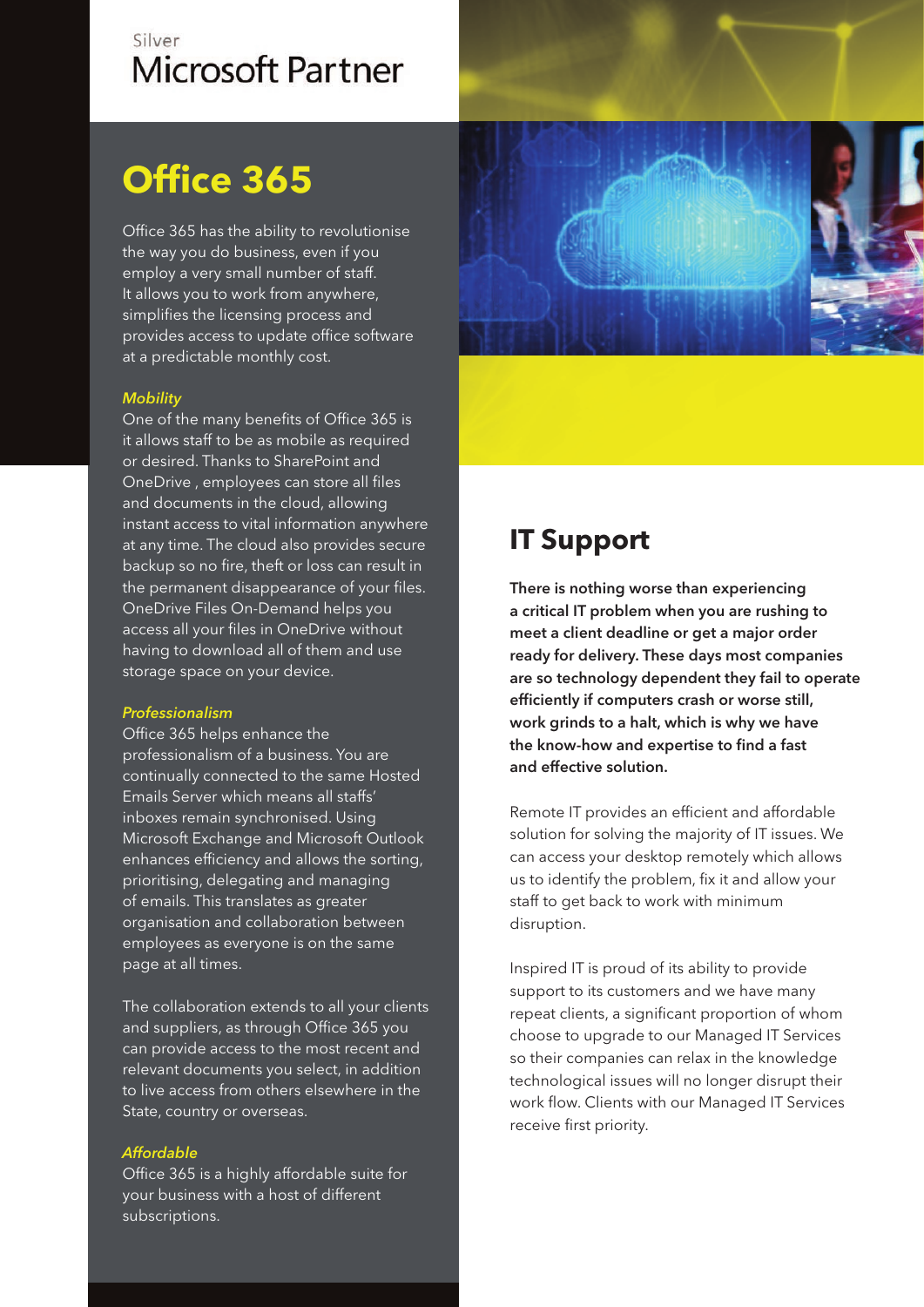

**Inspired IT** was founded by Matt Seeds in 2016 and he brings nearly 20 years' experience in the industry to the company. He is driven by a strong desire to raise standards in the IT service sector and delivers a new and innovative level of customer support to clients.

Another driving force was the desire to see more companies take on Office 365; a comprehensive suite that provides a simple and cost effective way to have a powerful range of cloud office services. It allows business owners and staff members to access a full range of files anywhere at any time.

### **Managed IT Services**

Inspired IT helps your company run smoothly around the clock by putting customised IT services in place, which help your business operate at maximum efficiency and expand at the rate you choose.

We allow you and your staff members to do what they do best, which is run your company. Quite simply, our managed IT services means businesses can increase productivity and continue to grow by providing remote monitoring, valuable support tools, regular maintenance and the monitoring of backups

We foresee problems before they arise and put tools in place to ensure your company is never interrupted with system failures.

Managed IT – we help take the stress out of running a business and free up valuable time for you and your staff.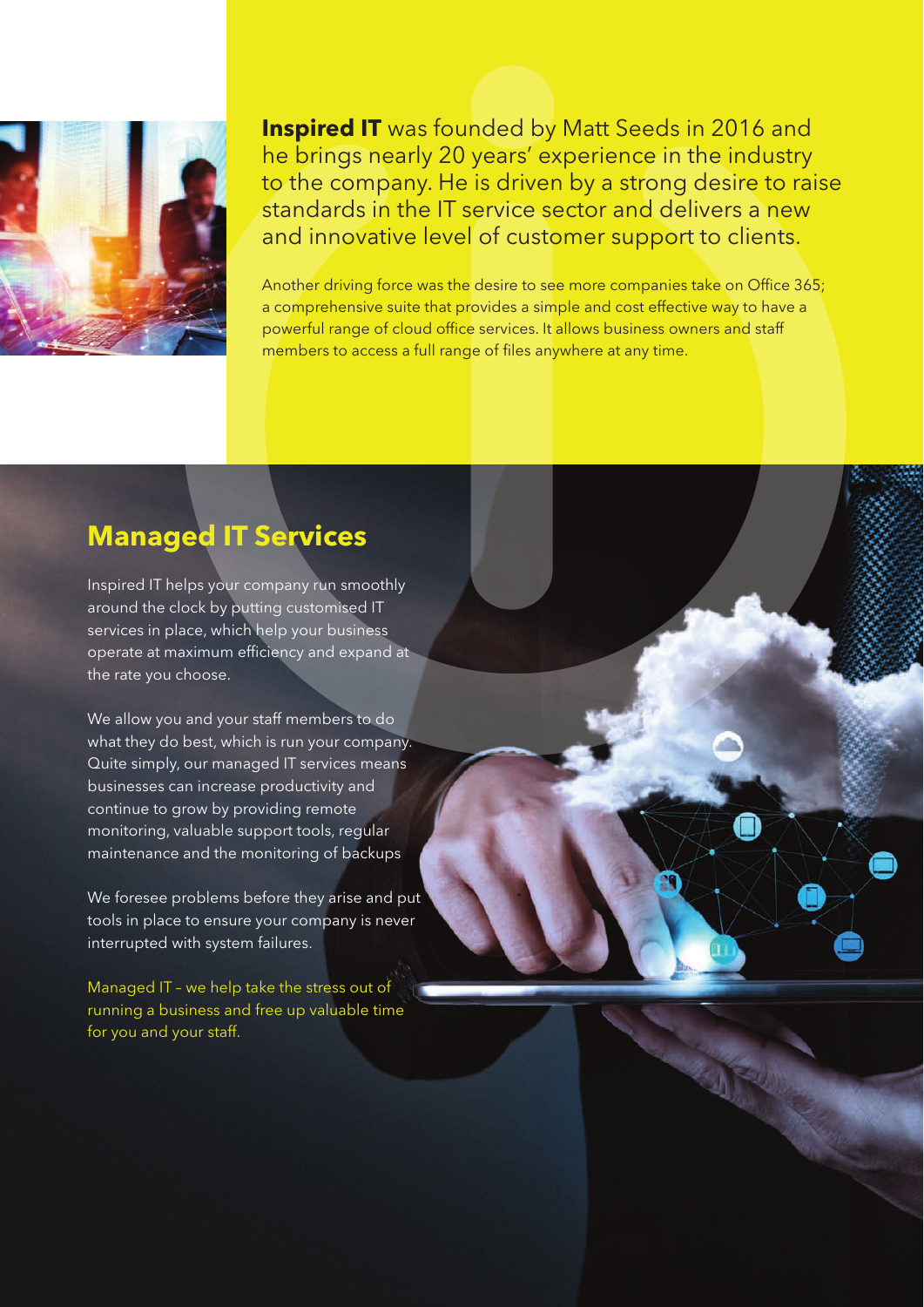# Managed IT Services Breakdown

| <b>MANAGED SERVICES COMPARISON</b>                         | <b>GOLD</b>              | <b>PLATINUM</b> | <b>DIAMOND</b>             |
|------------------------------------------------------------|--------------------------|-----------------|----------------------------|
| <b>Managed Services</b>                                    |                          |                 |                            |
| SLA Response Time                                          | $\overline{4}$           | $\overline{2}$  | $\overline{2}$             |
| 24x7 System Monitoring                                     | $\overline{\mathscr{C}}$ |                 | V                          |
| Remote Access for Assistance                               | $\checkmark$             |                 | V                          |
| Patch Management                                           | V                        |                 | V                          |
| Preventative Server Maintenance                            | V                        |                 | ✔                          |
| Preventative Workstation Maintenance                       | V                        |                 | V                          |
| Unlimited Business Hours Remote Support                    | V                        |                 | V                          |
| Software Vendor Management                                 | V                        |                 | V                          |
| Domain/DNS Management                                      | V                        |                 | V                          |
| Cloud Application/Administration Management                | V                        |                 | $\checkmark$               |
| Router and Network Administration Remote                   | V                        |                 | V                          |
| Monthly Executive Summary Reporting                        | V                        |                 | V                          |
| Asset Management                                           | V                        |                 | V                          |
| Quarterly IT Reviews                                       | V                        |                 | $\boldsymbol{\mathcal{U}}$ |
| Backup Monitoring and Maintenance                          |                          |                 | V                          |
| Reduced Project/Consultancy Rate                           |                          |                 | ✔                          |
| First 3 hours of labour for each new workstation           |                          |                 | ✓                          |
| <b>Onsite Support Option (Available upon request)</b>      |                          |                 |                            |
| Basic Security (This can be used as a stand alone service) |                          |                 |                            |
| AntiSPAM Filtering Per User                                | $\checkmark$             |                 | V                          |
| AntiVirus Software Per User                                | $\checkmark$             |                 | $\boldsymbol{\mathcal{U}}$ |
| Automatic Email Signature Software Per User                | V                        |                 | $\boldsymbol{\mathcal{U}}$ |
| Office 365 Exchange and SharePoint Backup                  | V                        |                 | V                          |
| <b>Drive Encryption</b>                                    | ✓                        |                 | ✔                          |
| Malware Protection Per User                                |                          |                 | ✔                          |
| Web Content Filtering and Monitoring                       |                          |                 | ✔                          |
| <b>Device Policies</b>                                     |                          |                 |                            |
| <b>Cyber Security and Prevention</b>                       |                          |                 |                            |
| Multi-factor Authentication                                | V                        |                 | ✔                          |
| Dark Web Monitoring & Identity Theft Protection            |                          |                 | ✔                          |
| Security Awareness Training                                |                          |                 | V                          |
| Password Manager                                           |                          |                 | V                          |
| Cybersecurity Risk Assessment                              |                          |                 | V                          |
| <b>Vulnerability Scanning</b>                              |                          |                 | ✔                          |
|                                                            |                          |                 |                            |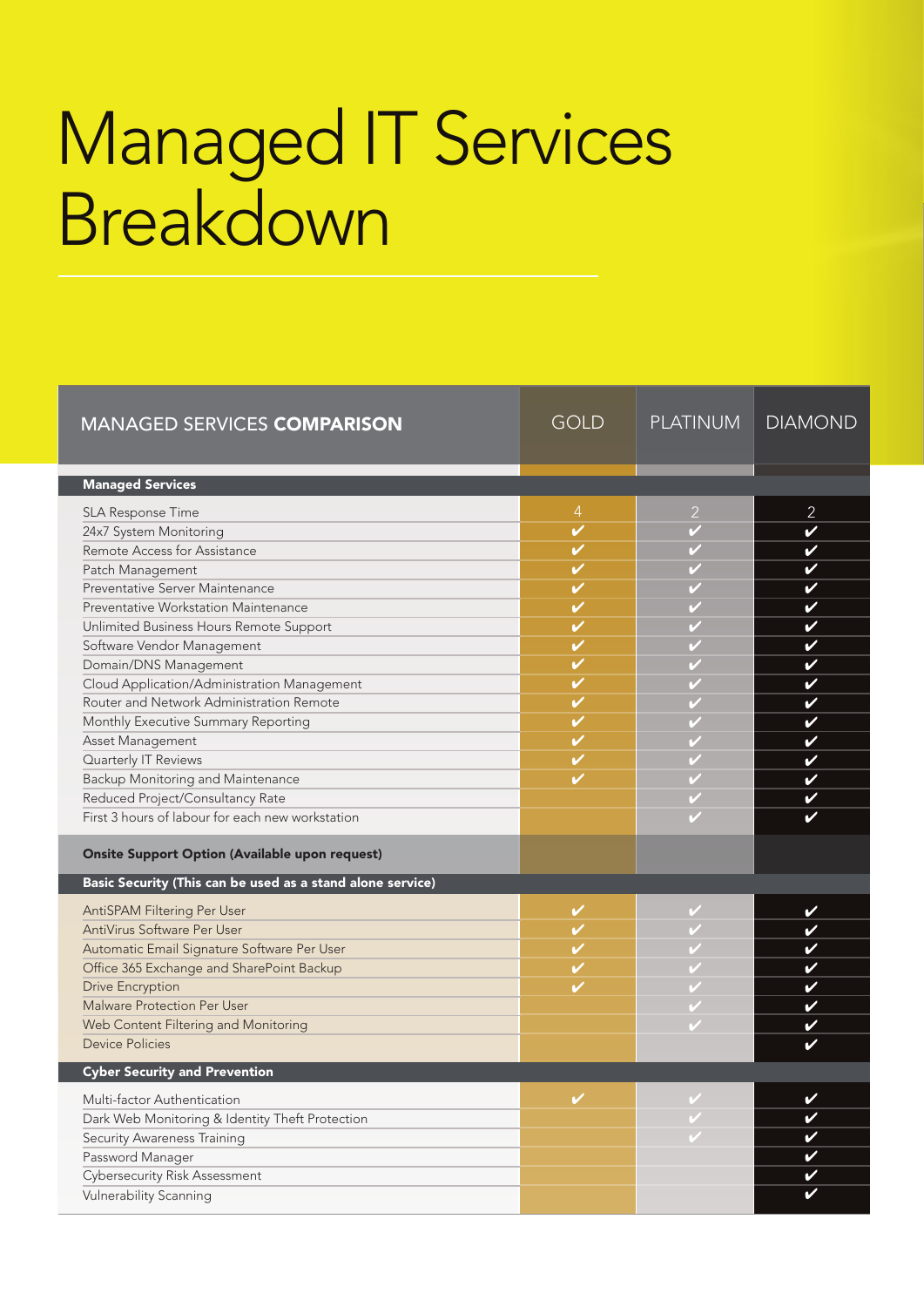



Here at Inspired IT we understand time means money, which is why we make the process of fixing any technical issues our first priority.

#### Contact Us

1

2

3

Simply email is us at helpdesk@inspired-it.com.au or call us on (+61) 08 6142 8221. Whichever method you choose to contact us on, you will receive an automatic acknowledgement the IT service request has been received and logged. A new ticket service will be generated and this will include the number to be used to track the request via the secure Customer Portal

#### Expedited Ticket Processing

Once the ticket has been created it will be processed to identify the best resource to handle the issue.



#### Response

We email or call the client to inform them of our plan of action to resolve the issue and our system will automatically update the client regarding the status and progress of the work. The client will be informed as soon as the problem is resolved.

Inspired IT– inspired *solutions* to help *your business* run *smoothly*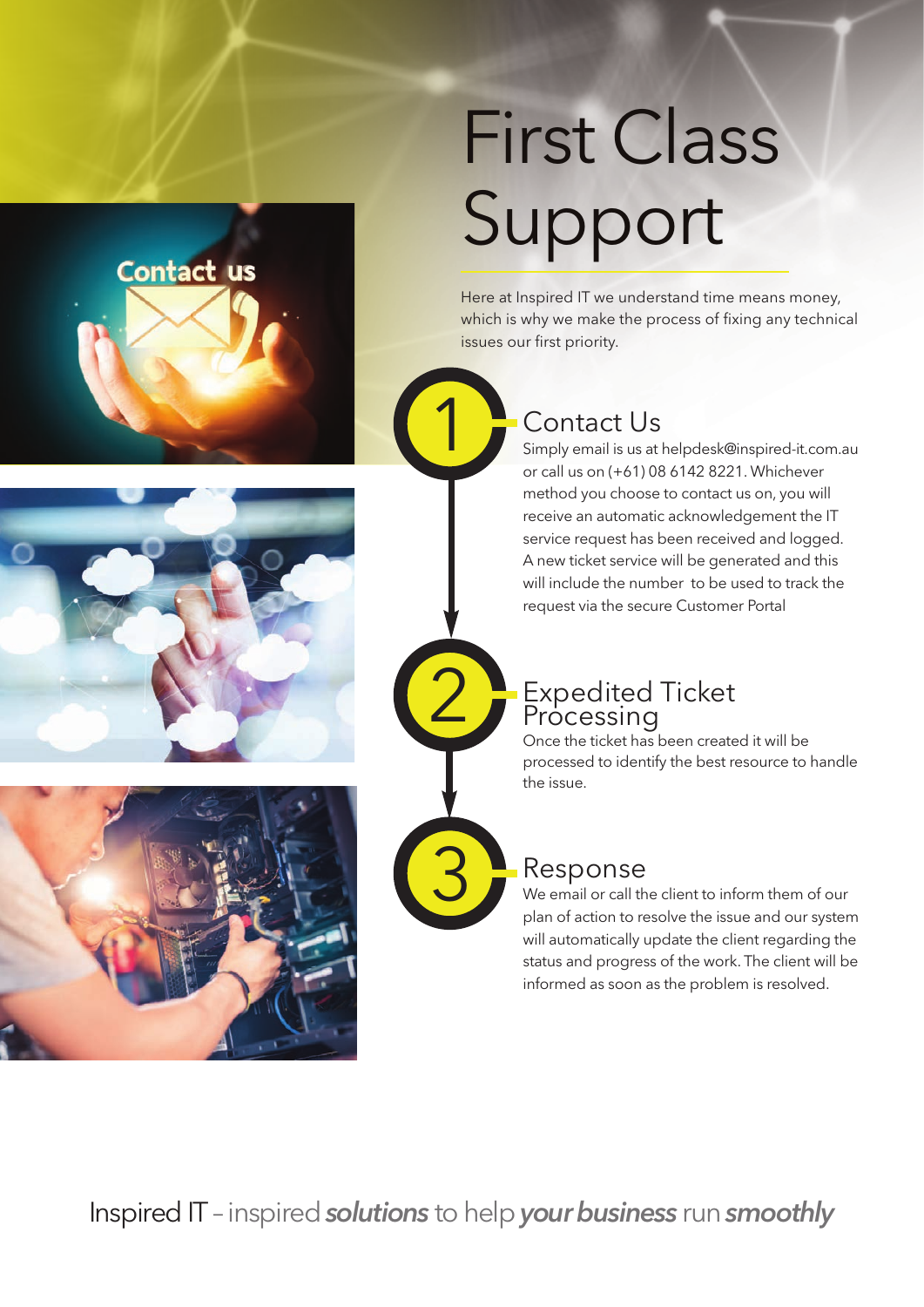# VALUES

# **WE ARE** ONE TEAM

**We** communicate **clearly and frequently WE DELIVER** WOW **THROUGH SERVICE We evolve and adapt WE DO THE RIGHT THING**

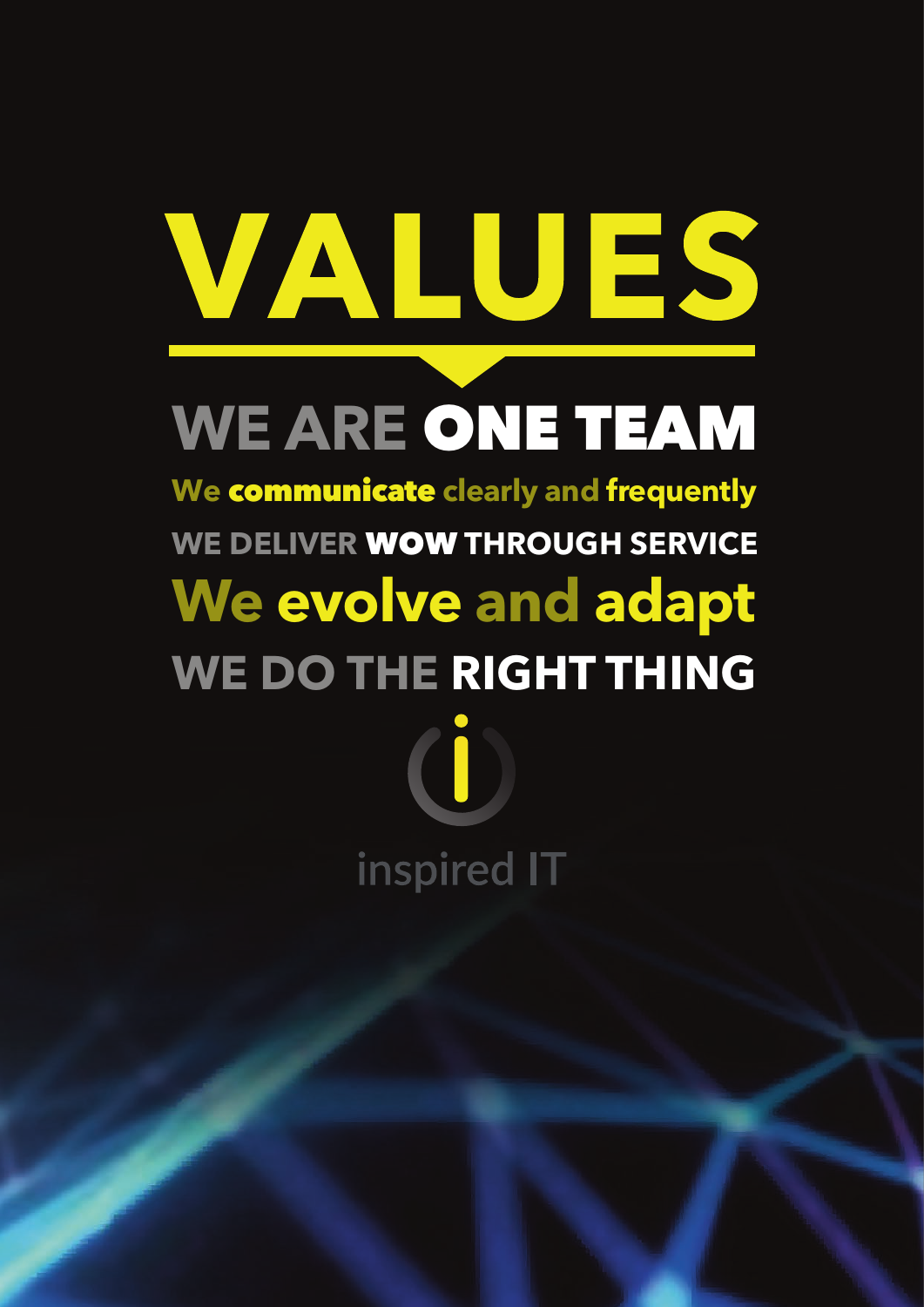# Why our clients love Inspired IT

Inspired IT has helped thousands of clients overcome technical issues and enabled their business to run more smoothly and cost effectively through the installation of systems such as Office 365.

Here is what some of our clients have to say:

## **Shane Jones** - Managing Director of Melchor

Our company has been with Inspired IT since inception and I can truthfully say it is one of the best IT companies I have ever come across. The service is amazing and Matt and his team have such a great technical knowledge there is absolutely no issue they cannot solve. Highly recommended!

#### **Belinda Good - Operations Manager, Boutique Advisers**

"We were looking for a modern approach to our IT solutions and the introduction of Matt and the Inspired IT team brought about the change we needed. Their support with ongoing management services is always at the highest level to ensure our business remains operating as it needs to. What has been of valuable assistance is their liaison with third party providers on our behalf when other areas of our business require changes or fixes. Boutique Advisers are proud to endorse Matt & his team and we look forward to continuing this relationship for years to come."

#### **Paul Summers - Principal/Director, Summers Legal**

"A long history of incompetence and IT mis-management was instantly brought to an end by the team at Inspired IT. We appointed Inspired IT 12 months ago and the services been outstanding. I can truly say that only after the arrival of the team from Inspired IT have I been able to confidently relax in respect of our IT management and security. We can't thank Matt Brodie, Tom and the team enough for the outstanding service and interest they have taken in our business."